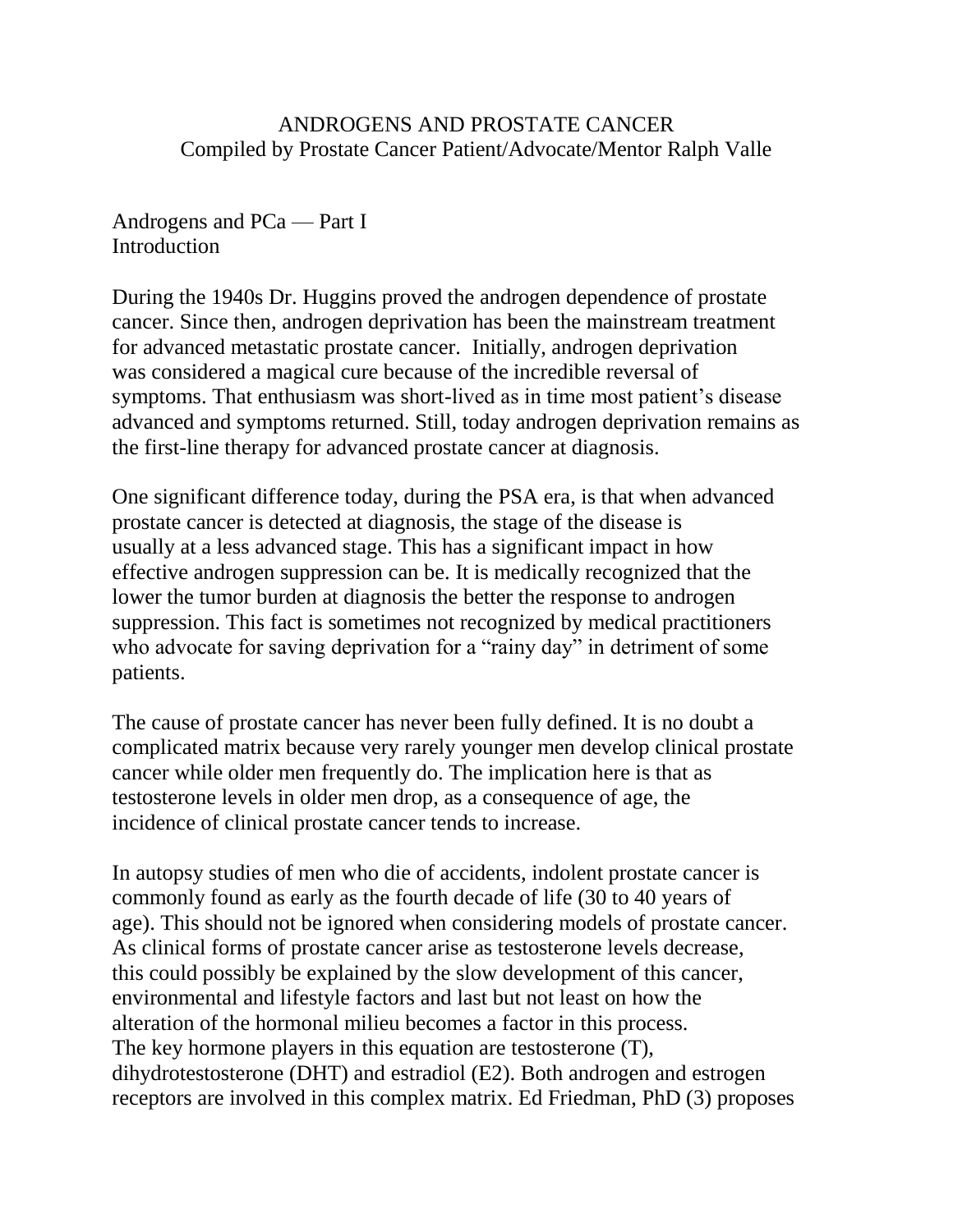that currently there are two models for prostate cancer that involve these hormones and their receptors in the carcinogenic process. These models are totally opposed to each other.

Model I: Supports the notion that high levels of androgens cause prostate cancer. (1)

Model II: Supports the notion that high levels of androgen prevent prostate cancer and are effective in the treatment of the disease. (2)

At this point in time, of the two models, Model I seems to have more support as a model for prostate cancer. Major support for Model I is the initial work done by Huggins and more recent studies demonstrating both postponement of metastasis development and survival benefits. Few practitioners today are using testosterone supplementation to prevent PCa and fewer YET use it to treat prostate cancer. Still, Model II has supporters and logic behind it because under certain conditions androgens can inhibit cell proliferation and tumor growth. This is an interesting concept that practitioners such a Drs. Leibowitz and Tucker are using to treat prostate cancer in a cohort of men. Both doctors practice in Los Angeles, CA

References:

1: Gann PH, Hennekens CH, Ma J, Longcope C, Stampfer MJ. Prospective study of sex hormone levels and risk of prostate cancer. J Natl Cancer Inst. 1996 Aug 21;88(16):1118-26. PMID: 8757191 [PubMed - indexed for MEDLINE]

2: Prehn RT. On the prevention and therapy of prostate cancer by androgen administration. Cancer Res. 1999 Sep 1;59(17):4161-4. PMID: 10485446 [PubMed - indexed for MEDLINE]

3: Friedman AE The Estradiol-Dihydrotestosterone model of prostate cancer. Theoretical Biology and Medical Modelling 2005, 2:10

Androgens and PCa — Part II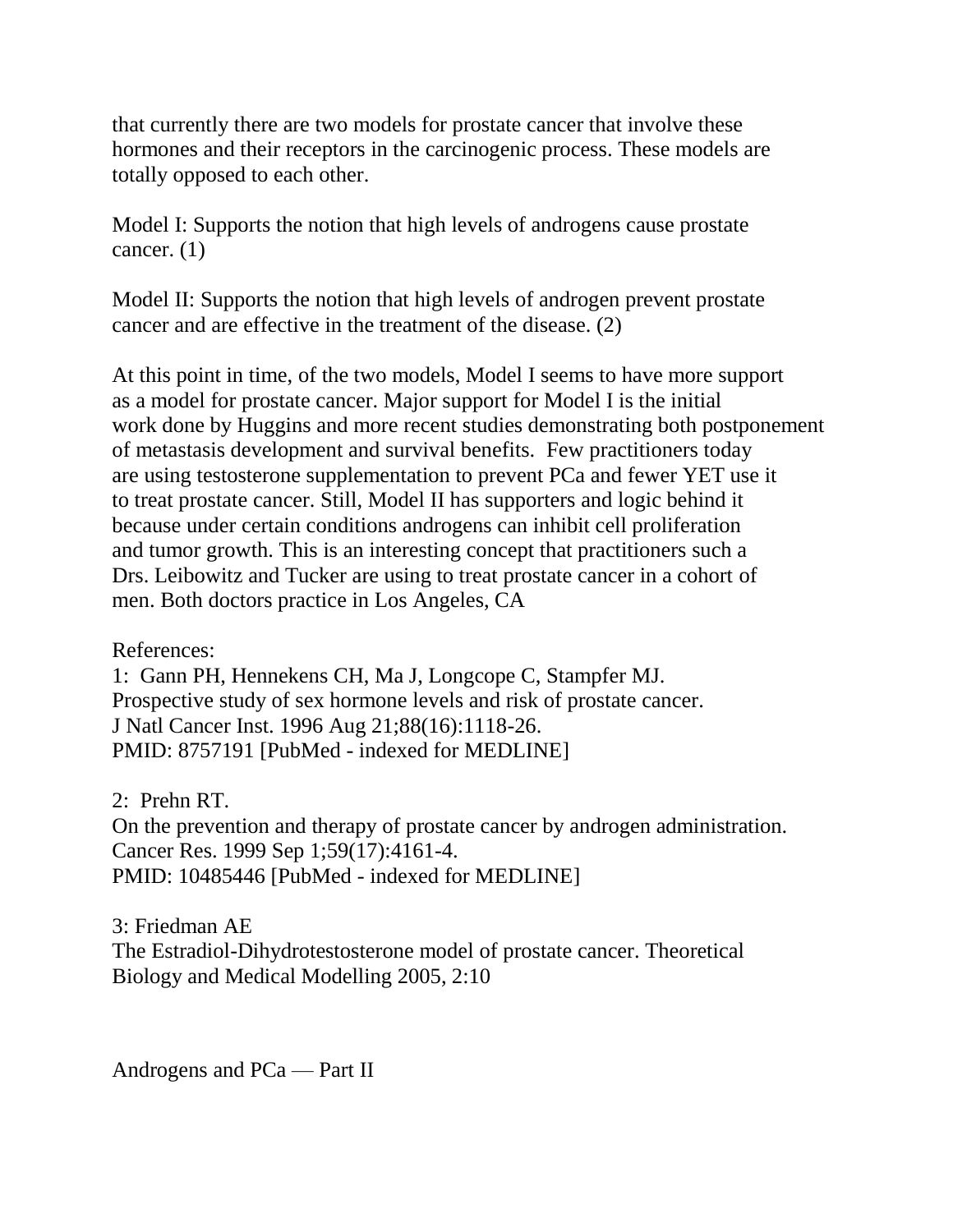## Implications of an altered T:E2 ratio

In general, as testosterone (T) levels decrease with age, estradiol levels remain constant. Estradiol (E2), the main female hormone is produced in males by an irreversible enzymatic process of aromatization. This implies that with reduced testosterone and same level of estradiol, the normal testosterone/estradiol (T:E2) ratio that exists in younger men is altered in favor of estradiol in older men.

As mentioned before, if latent (autopsy) forms of prostate cancer exist as early as the second, third and fourth decade of life, these cancers had their origin in men who at that age had not experienced a marked decrease in testosterone production. Is it possible that generation of oxidative species by androgen can cause this initial DNA damage that starts the carcinogenic process?(12,13) These cancers are by no means what clinical cancers are at a latter point. They are usually well differentiated and very small in volume. Still, they are present in relatively high numbers in younger men who were oblivious of their presence and experienced an accidental death.

What causes these cancers to progress to clinical stage cancers in some men and not in others? It is known that men with genetic defects affecting the production of DHT are not affected with prostate diseases such as hypertrophy or PCa. (4) It is also known that estrogen alone or in combination with androgens, can induce aberrant growth and/or malignancy of the prostate gland in animal models using human prostatic epithelium. Squamous metaplasia is an abnormal form of prostatic epithelial differentiation elicited by exogenous estrogen alone. (5)

Can a reduced ratio of testosterone to estradiol (T:E2) be the factor that promotes the progression of these latent prostate cancer cells found in younger men to more poorly differentiated cells? What is the range of such ratio to cause progression? Can testosterone supplementation avoid this causative effect? Can the control of estradiol at an older age have a similar effect as testosterone supplementation in controlling the ratio?

Interesting questions for which I have no immediate or conclusive answer. Since I am not qualified to find an answer, it seems to me that in such complicated matrix, such controls would be too simple to resolve the equation. How does DHT impact this matrix? Would testosterone supplementation or inhibiting its aromatization to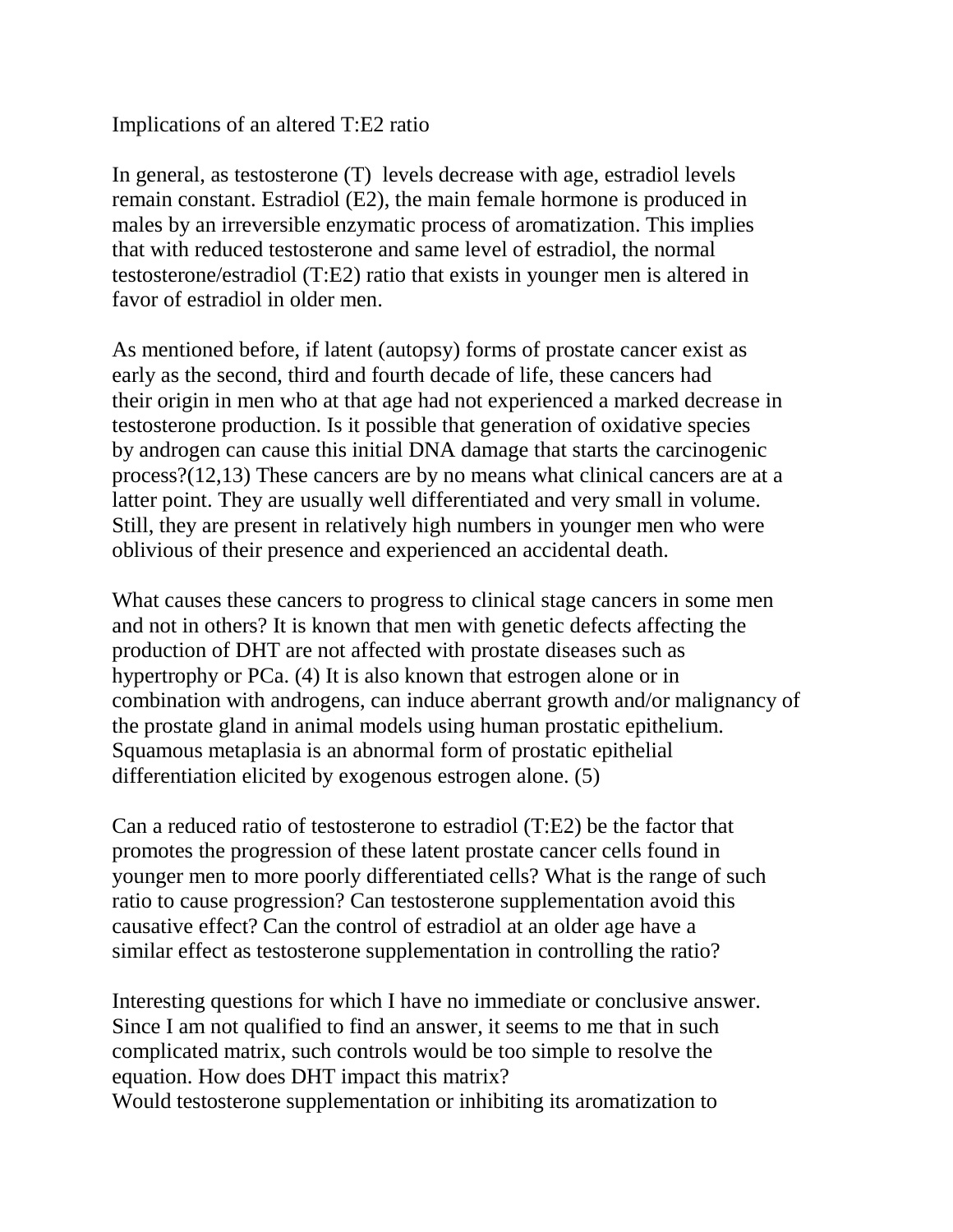estradiol "fix" this abnormal ratio while DHT is normal or elevated? These and other important questions come to mind.

It is important to think "out of the box" because many times solutions to problems come from the least expected places. Androgen deprivation in the treatment of advanced prostate cancer is well documented. Even after many decades of use the practice is still (rightfully so) not well accepted and medically recognized as non-curative. Androgen supplementation is poorly documented and less used in the treatment of prostate cancer.

Even those using testosterone supplementation are cautious about its use. The evidence in support of this form of treatment is tenuous at best and rejected by the majority of today's medical practitioners. To the patient, failing current PCa treatments, its use is probably more appealing. Is there risk in this treatment?

References:

4: Ross RK et al, Androgen Metabolism and prostate cancer: establishing a model of genetic susceptibility. Cancer Res 1998, 58: 4497-4504

5: Cunha GR, Wang YZ, Hayward SW, Risbridger GP. Estrogenic effects on prostatic differentiation and carcinogenesis. Reprod Fertil Dev. 2001;13(4):285-96.

12. MO Ripple, WF Henry, RP Rago and G Wilding Prooxidant-antioxidant shift induced by androgen treatment of human prostate carcinoma cells Journal Of The National Cancer Institute, Vol 89, 40-48

13. Maureen O. Ripple, William F. Henry, Steven R. Schwarze, George Wilding, Richard Weindruch Effect of Antioxidants on Androgen-Induced AP-1 and NF- B DNA-Binding Activity in Prostate Carcinoma Cells Journal of the National Cancer Institute, Vol. 91, No. 14, 1227-1232, July 21, 1999

Androgens and PCa — Part III

Testosterone supplementation for prostate cancer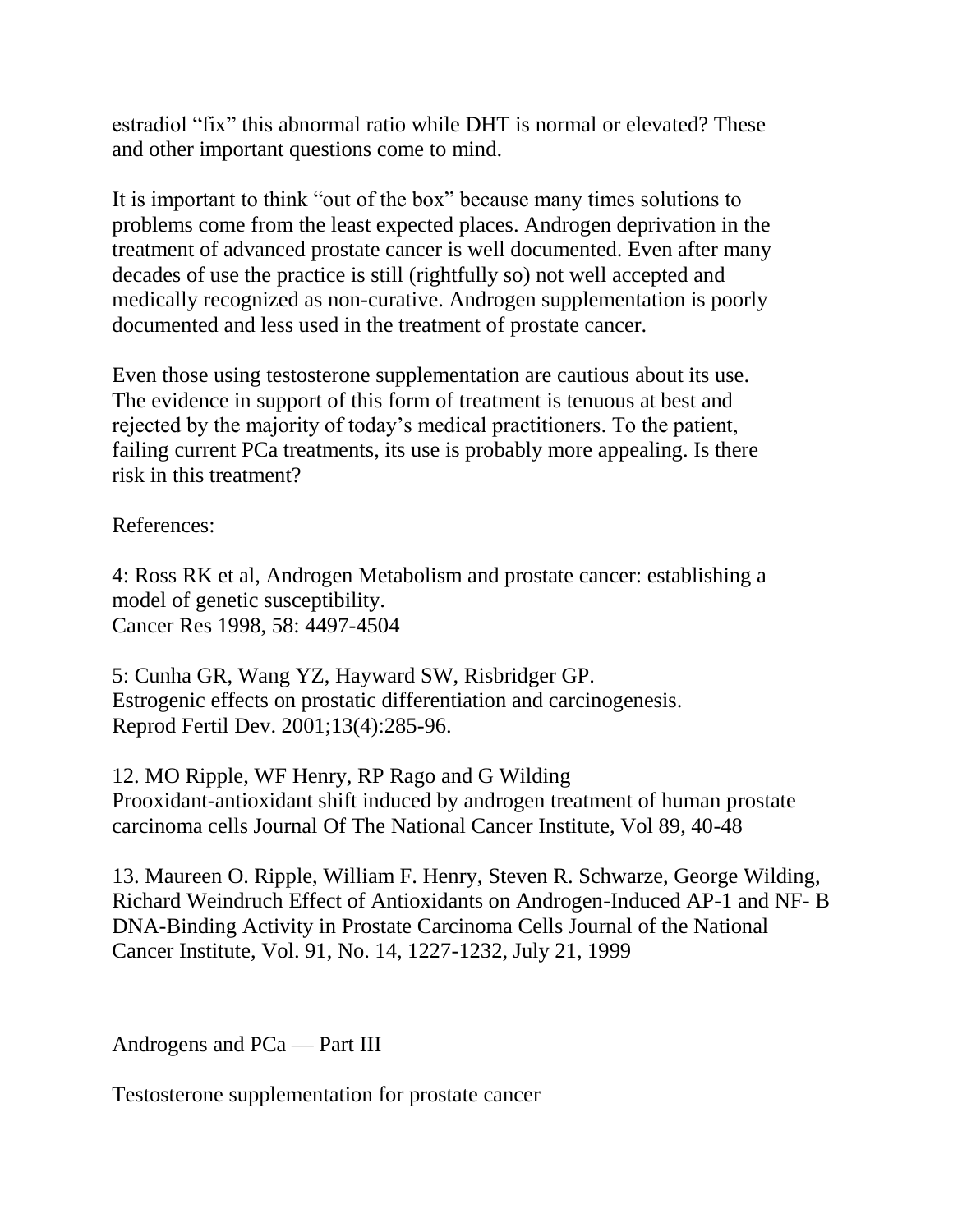If controlling testosterone to maintain a "normal" T:E2 ratio prevents the development of more aggressive forms of clinical prostate cancer and is a possibility to treat patients who have reach an androgen-independent stage, we need some supporting evidence that this simple maneuver (considering the complexity of the equation) is a potential avenue for many men.

It is important to understand how androgens affect prostate tissues. The main reason androgen suppression is not curative is because the gland is made up of cells that do not need androgen to survive. This compartment of prostate cells is in the minority in quantity, but not in importance. These androgen-independent cells of the prostate are the basal, pluripotent stems cells (mother of all cells) that make up and maintain the functioning of the gland.

How does prostate cancer, which for the most part is so androgen-dependent, get to the point where it does not need androgen to progress? If there are individuals that are androgen-independent at diagnosis, this must be a consequence of a natural adaptation process driven by a lack of androgen or by genetic changes (mutations) that cause the cancer cells to be unstable and to be able to proliferate and grow without their normal androgenic stimulus. At this point the presence of androgen receptors is an important consideration in these individuals.

If for example, the ratio of androgen-dependent cell compartment to the androgen-independent cell compartment of the prostate gland is 80:20, there is a natural progression to androgen-independence by which this ratio is tilted to the independent side. Dr. Bruchovsky (6) contends that when the compartment of stem cells reaches a certain ratio to the number of tumor cells, resistance develops as an initial step to androgen-independence. In other words, the natural progression of prostate cancer to an endpoint seems to be androgen-independence, if given sufficient time.

With this in mind, science is searching for an answer to avoid androgen-independence. Intermittent hormone suppression is a first step in that direction which at the same time provides an improvement in QOL. Under improvements for QOL men with prostate cancer have used testosterone supplementation. The medical literature is very scarce of quality studies that shed a light on this issue. What is the level of risk for a PCa survivor to be treated with testosterone replacement therapy (TRT)? At what stages of the disease is this risk more pronounced?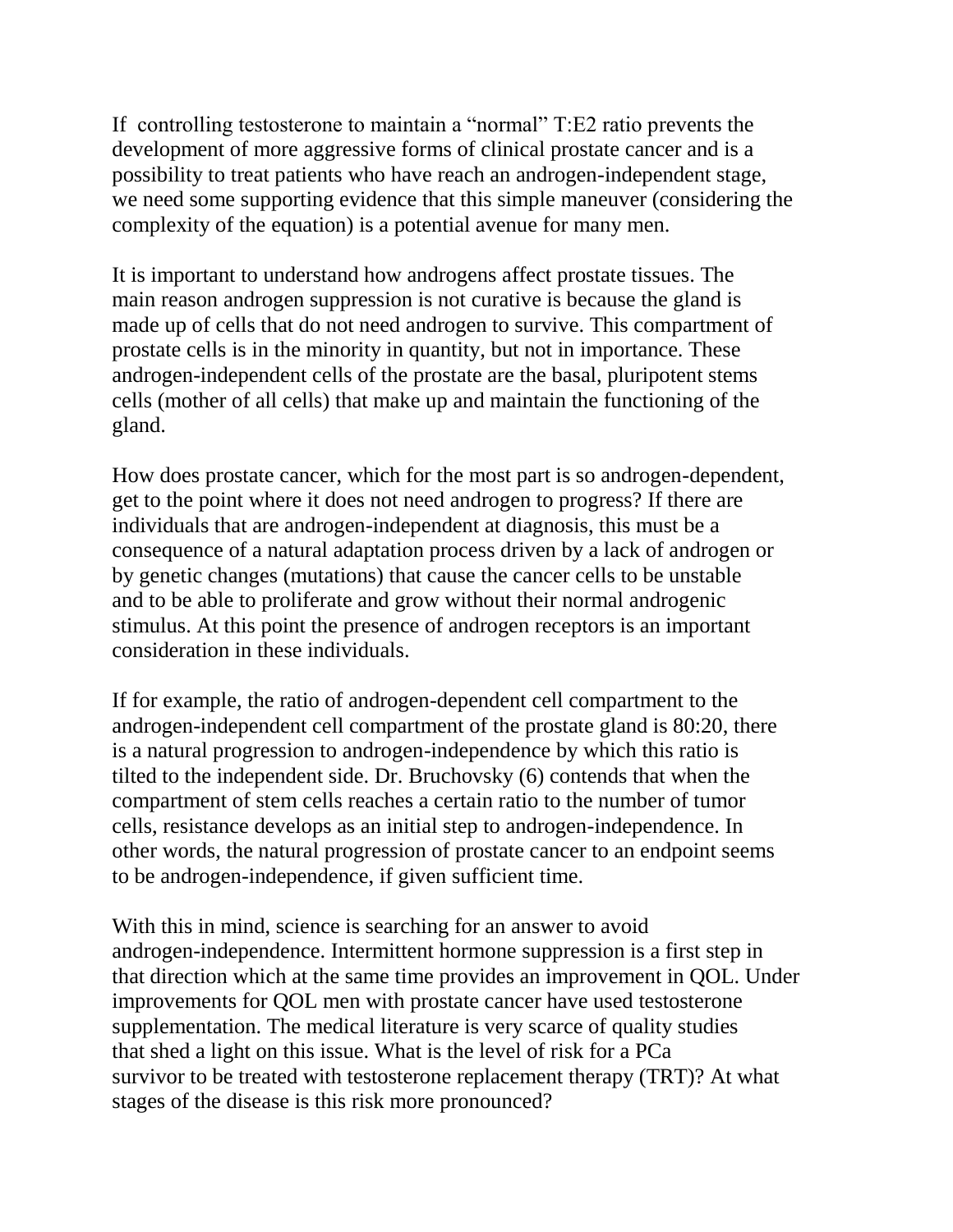Dr. Leibowitz is using TRT in prostate cancer patients to improve their QOL. The stage of disease in these patients covers all ranges. Other doctors are reporting TRT after primary PCa treatment in hypogonadal patients (7,8), but in general most urology practices are reluctant to institute this practice in known PCa patients.

Dr. Leibowitz is cautious in its use of TRT when he said: "The only reason to use testosterone replacement therapy is for quality of life issues. Do not use TRT to try to decrease your PSA. If your PSA declines, it is an extra unexpected "bonus benefit."

This, I suppose it is done for legal issues protection.

References:

6: Akakura K, Bruchovsky N, Rennie PS, Coldman AJ, Goldenberg SL, Tenniswood

M,Fox K.

Effects of intermittent androgen suppression on the stem cell composition and the expression of the TRPM-2 (clusterin) gene in the Shionogi carcinoma. J Steroid Biochem Mol Biol. 1996 Dec;59(5-6):501-11. PMID: 9010356 [PubMed - indexed for MEDLINE]

7: Agarwal PK, Oefelein MG.

Testosterone replacement therapy after primary treatment for prostate cancer. J Urol. 2005 Feb;173(2):533-6.

8: Kaufman JM, Graydon RJ.

Androgen replacement after curative radical prostatectomy for prostate cancer in

hypogonadal men. J Urol. 2004 Sep;172(3):920-2.

>> Androgens and PCa — Part IV

 $\gg$ 

>> What are the characteristics of PCa patients that can potentially benefit  $\gg$  from TRT?

 $\gt$ 

>> As we look for studies that had used TRT to treat metastatic PCa in search >> for results and patient characteristics, the field narrows down to very few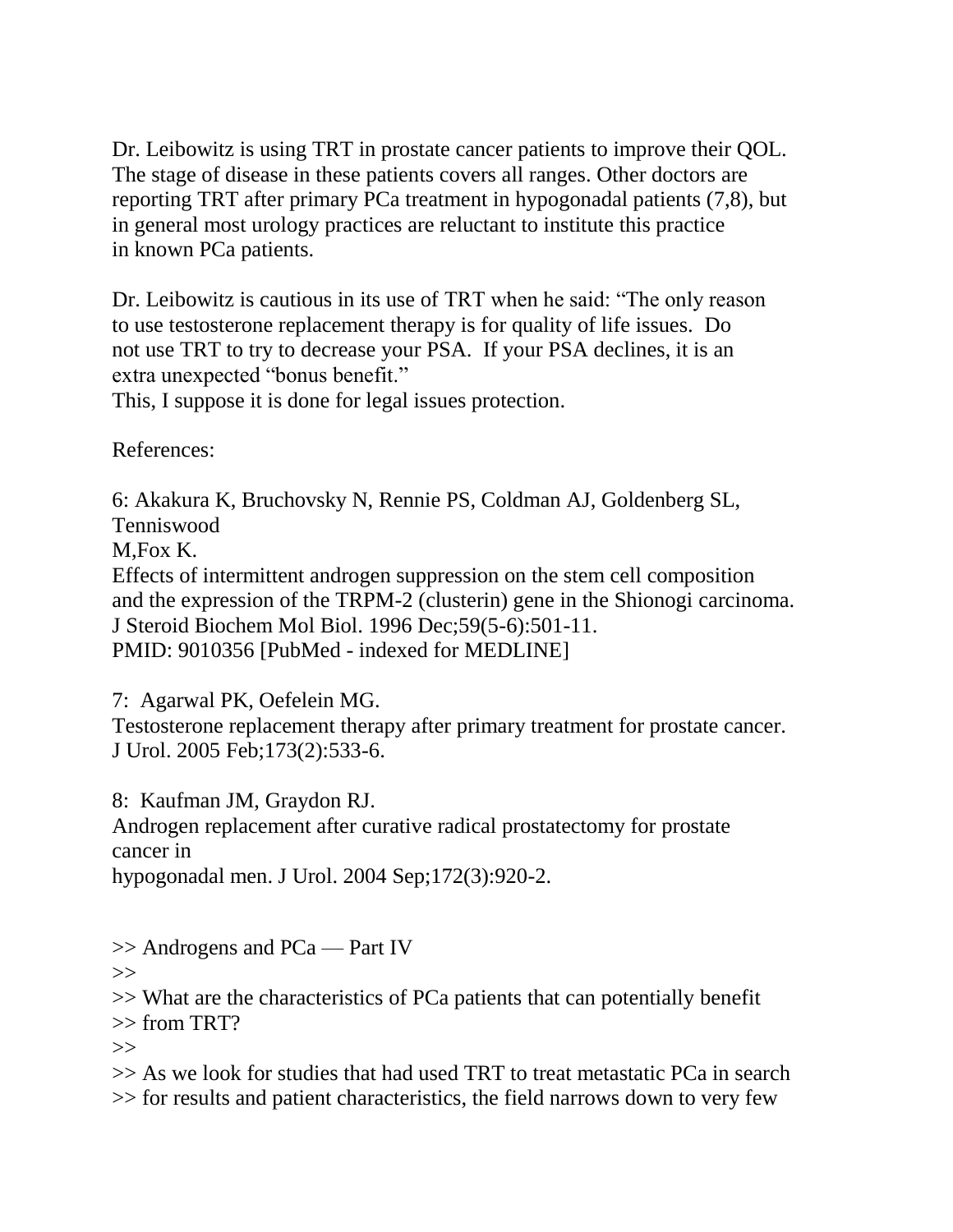>> studies. The Fowler and Whitmore study (9) is extremely flawed. They treated

>> all patients with the same amount of exogenous testosterone, but neither a

>> baseline nor a post treatment testosterone level was taken. Very few >> patients responded and then only symptomatically, but wouldn't it be

>> interesting to pursue finding out why this minority responded? No effort was

>> made to find why this happened.

 $>>$ 

>> Today's hormone refractory patient is significantly better off that patients

>> were a few years ago, but still they are left with reduced options. If TRT  $\gg$  is another option for some of them it would by good to know (10,11). At this

>> point, patients considering this form of treatment are left wondering if >> this approach is valid or not. It is frustrating to find that this potential

>> avenue has been ignored. The existing studies dating back to the fifties and

>> sixties do not provide information about who would and who would not

>> benefit. One thing is clear, when hypogonadal men are treated with

>> testosterone supplementation, there is no "explosive" generation of PSA to

>> indicate that the treatment is carcinogenic. In general the use of TRT has >> generated controversy in spite of benefits.

>> In researching low testosterone as a cause for PCa, there are pending issues

>> (hurdles to be resolved, at least in my mind)

 $\gg$ 

>> a. Low incidence of prostate cancer in genetically 5-AR impaired patients.

>> b. Low incidence of PCa in Klingfelter syndrome patients

 $\gg$  c. Oxidative DNA damage induced by androgen(12,13)

>> d. Testosterone's metabolic rate in PCa patients (14,15)

>> f.. Growth factors. IGF, EGF, PDGF, FGF, ILs etc. Involvement in PCa

>> progression

 $\gg$  g. TRT in the treatment of PCa. What level of testosterone is the minimum >> level required to induce apoptosis of AI cells?

 $\gg$  h. Chronic Inflammation and PCa. (16,17)

 $\gg$ 

>> References:

 $\gg$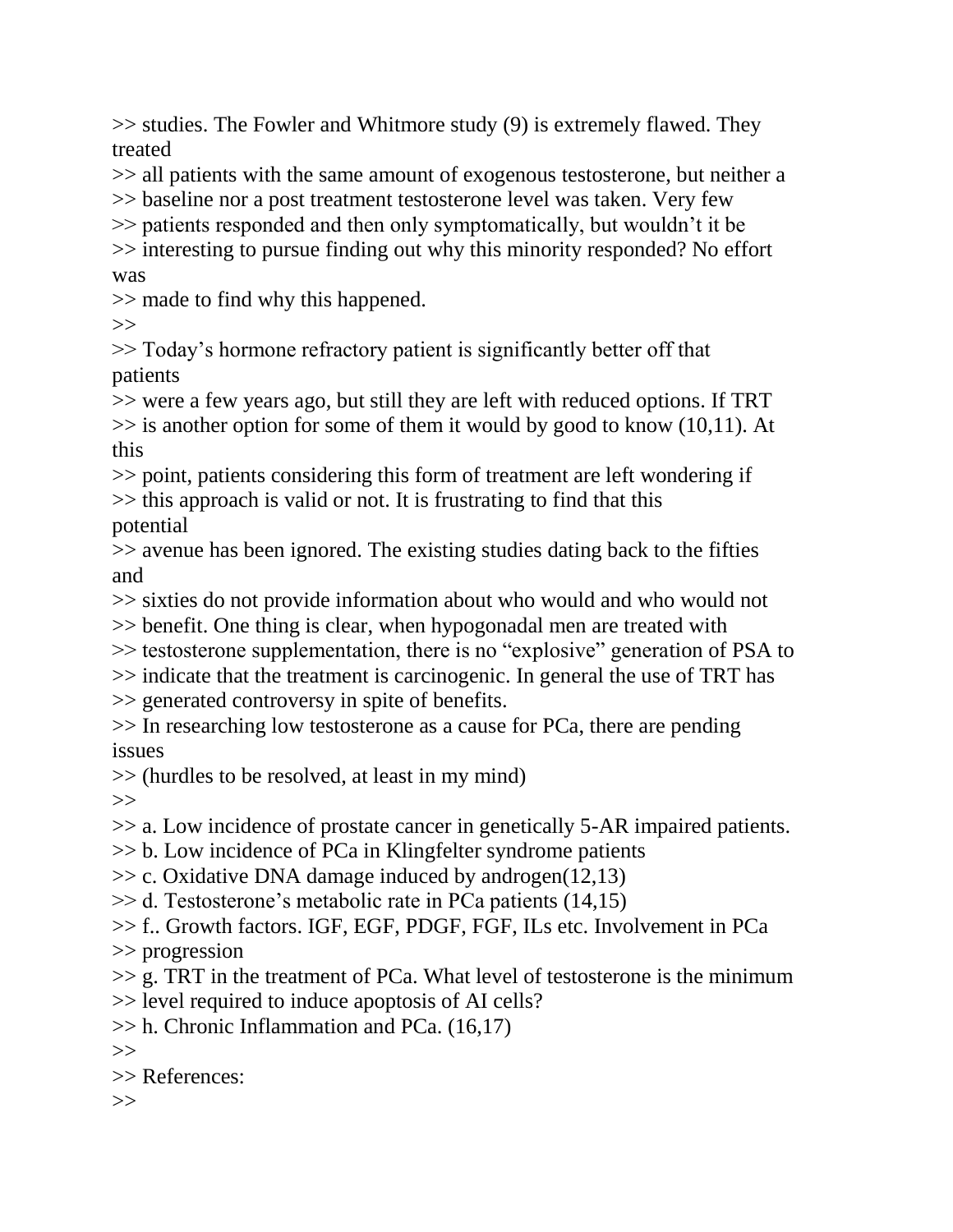- >> 9: Fowler JE Jr, Whitmore WF Jr.
- >> The response of metastatic adenocarcinoma of the prostate to exogenous
- >> testosterone. : J Urol. 1981 Sep;126(3):372-5.
- >> PMID: 7277602 [PubMed indexed for MEDLINE]
- $\gg$
- >> 10. Scher H et al
- >> Rapid hormone cycling for prostate cancer (PC) patients: The MENS cycle
- $\gg$  ASCO 2003. Abstract 1669

 $\gg$ 

- $\gg$  11. M. J. Morris et al
- >> Phase I trial of exogenous testosterone (T) for the treatment of castrate >> metastatic prostate cancer (PC).
- >> Journal of Clinical Oncology, 2004 ASCO Annual Meeting Proceedings
- >> (Post-Meeting Edition). Vol 22, No 14S (July 15 Supplement), 2004: 4560  $\gg$
- >> 12. MO Ripple, WF Henry, RP Rago and G Wilding
- >> Prooxidant-antioxidant shift induced by androgen treatment of human prostate
- >> carcinoma cells Journal Of The National Cancer Institute, Vol 89, 40-48  $\gg$
- >> 13. Maureen O. Ripple, William F. Henry, Steven R. Schwarze, George Wilding,
- >> Richard Weindruch Effect of Antioxidants on Androgen-Induced AP-1 and NF-B
- >> DNA-Binding Activity in Prostate Carcinoma Cells Journal of the National >> Cancer Institute, Vol. 91, No. 14, 1227-1232, July 21, 1999

 $>>$ 

- $>>$
- >> 14. Meikle AW, Smith JA, Stringham JD.
- >> Estradiol and testosterone metabolism and production in men with prostatic >> cancer. J Steroid Biochem. 1989 Jul;33(1):19-24.
- >> PMID: 2761263 [PubMed indexed for MEDLINE]

 $\gg$ 

- >> 15. Meikle AW, Smith JA, Stringham JD.
- >> Production, clearance, and metabolism of testosterone in men with prostatic
- >> cancer. Prostate. 1987;10(1):25-31.
- >> PMID: 3822917 [PubMed indexed for MEDLINE]

 $\gg$ 

>> 16. Ho E, Boileau TW, Bray TM.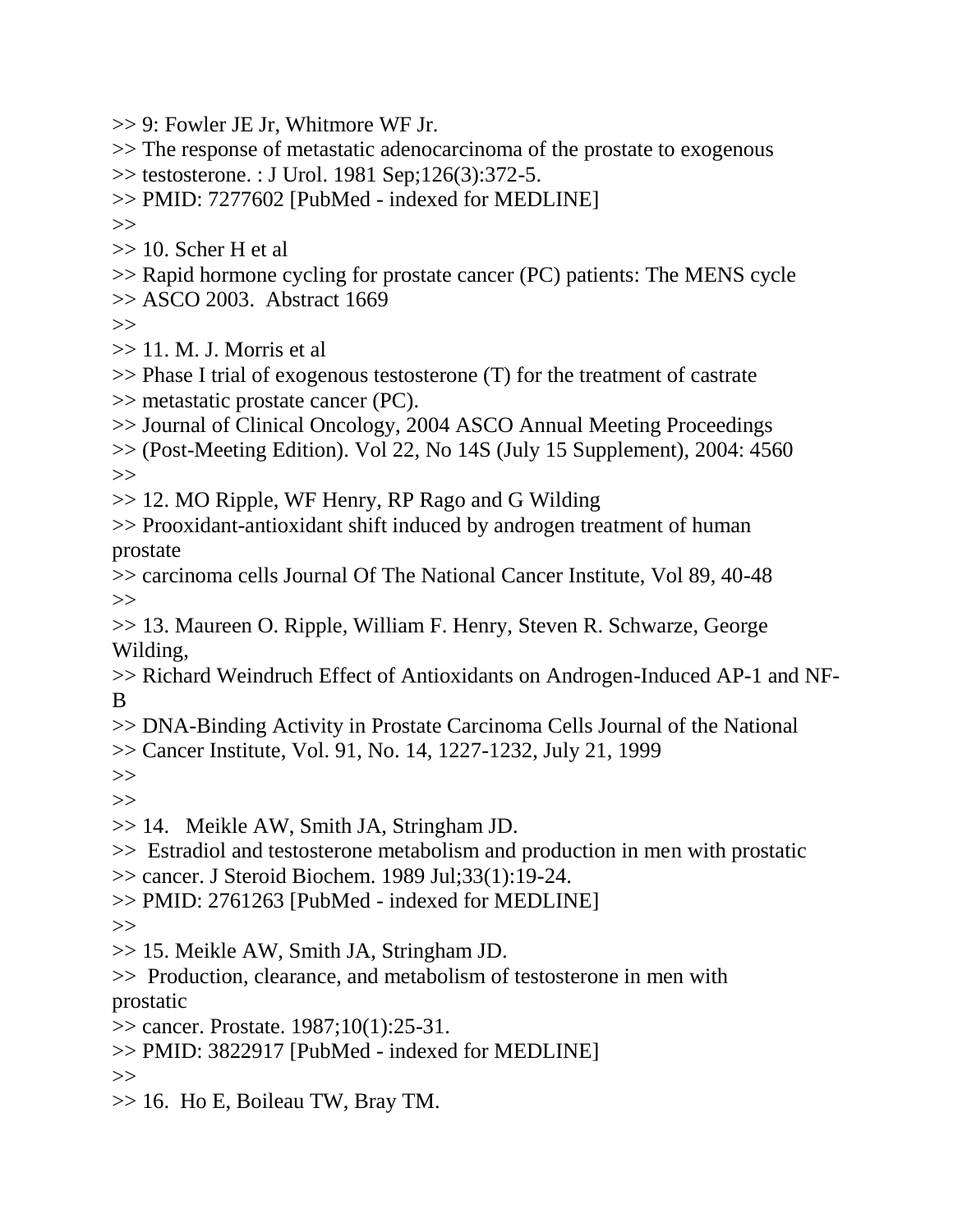>> Dietary influences on endocrine-inflammatory interactions in prostate cancer

>> development.

 $\gg$  Arch Biochem Biophys. 2004 Aug 1;428(1):109-17. Review.

>> PMID: 15234275 [PubMed - indexed for MEDLINE]

 $\gg$ 

>> 17. Lucia MS, Torkko KC.

>> Inflammation as a target for prostate cancer chemoprevention: pathological >> and

>> laboratory rationale.

>> J Urol. 2004 Feb;171(2 Pt 2):S30-4; discussion S35. Review.

>> PMID: 14713750 [PubMed - indexed for MEDLINE]

Further comments of Ralph Valle:

The action of PCa localized treatments on serum testosterone are not clearly defined. Johns Hopkins reported that men treated by radical prostatectomy(1) have a testosterone elevation a year after surgery. This was a small study and I am not totally convinced of its significance.

In the case of brachytherapy and RT, there is little to report although Mydlo JH reports that "it has been demonstrated in several reports that external-beam radiation therapy is associated with decreased spermatogenesis due to Leydig cell dysfunction and decreased serum testosterone"(2)

Although several reports point to the fact that men with prostate cancer tend to have lower levels of testosterone (not strange considering that the disease is more common in older men) the reality is that when looked at closely there is little statistical difference to imply that lower testosterone is the cause of developing clinical PCa. Meikle AW (3,4) reported that men with PCa have higher production and clearance metabolic rates of testosterone than normal men.

I wish I could be more positive in answering your question, but the bottom line is that at least at this point in time no one has a clear picture of the cause of PCa. Theories and hypothesis are abundant. Still it is always...consumer beware!

RalphV